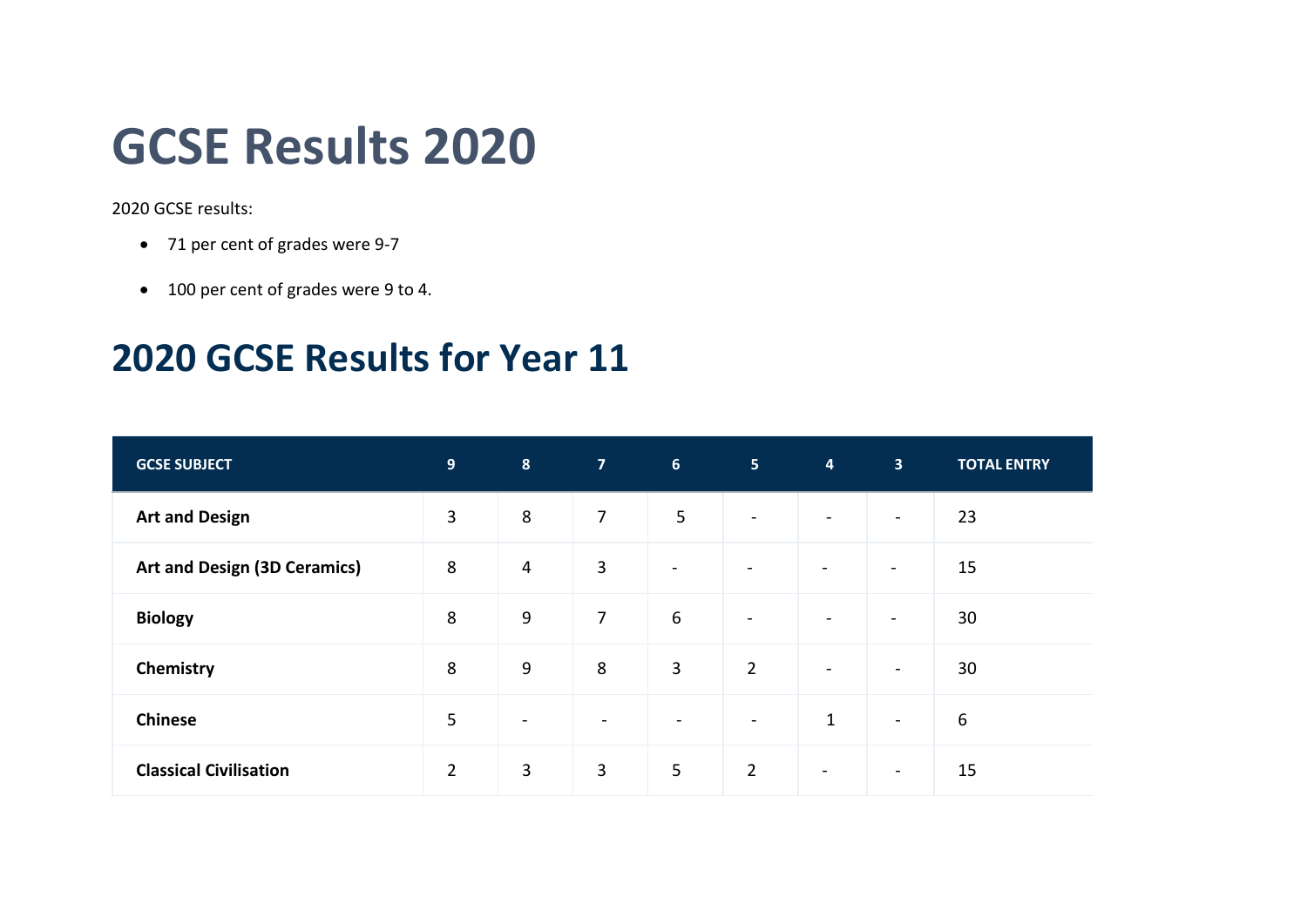| <b>GCSE SUBJECT</b>       | $\overline{9}$   | $\boldsymbol{8}$ | $\overline{7}$   | 6 <sup>1</sup> | 5 <sup>1</sup>           | $\overline{\mathbf{4}}$  | $\overline{\mathbf{3}}$  | <b>TOTAL ENTRY</b>      |
|---------------------------|------------------|------------------|------------------|----------------|--------------------------|--------------------------|--------------------------|-------------------------|
| <b>Drama</b>              | $\blacksquare$   | $\mathbf{1}$     | $\overline{2}$   | $\overline{2}$ | $\overline{\phantom{a}}$ | $\sim$                   | $\blacksquare$           | 5                       |
| <b>English Language</b>   | $\overline{7}$   | 11               | $\boldsymbol{6}$ | 10             | $\overline{3}$           | $\mathbf 1$              | $\blacksquare$           | 38                      |
| <b>English Literature</b> | 5                | $10\,$           | $10\,$           | $\,8\,$        | $\overline{4}$           | $\mathbf 1$              | $\blacksquare$           | 38                      |
| <b>Food and Nutrition</b> | $\mathbf{1}$     | $\overline{3}$   | $\overline{3}$   | $\overline{4}$ | $\overline{2}$           | $\blacksquare$           | $\overline{\phantom{a}}$ | 13                      |
| French                    | $\overline{4}$   | $\overline{2}$   | 3                | $\mathbf 1$    | $\mathbf 1$              | $\overline{\phantom{0}}$ | $\overline{\phantom{a}}$ | 11                      |
| Geography                 | $\overline{7}$   | $\,8\,$          | $\overline{7}$   | $\overline{4}$ | $\overline{3}$           | $\mathbf 1$              | $\blacksquare$           | 30                      |
| <b>History</b>            | $\mathbf{1}$     | $\overline{3}$   | $\overline{2}$   | $\blacksquare$ | $\mathbf 1$              | $\blacksquare$           | $\blacksquare$           | $\overline{7}$          |
| Latin                     | 3                | $\blacksquare$   | $\mathbf 1$      | $\blacksquare$ | $\blacksquare$           | $\overline{\phantom{a}}$ | $\overline{\phantom{a}}$ | $\overline{\mathbf{4}}$ |
| <b>Mathematics</b>        | 8                | 5                | $\boldsymbol{9}$ | 8              | 10                       | $\overline{4}$           | $\blacksquare$           | 44                      |
| <b>Physical Education</b> | $\overline{4}$   | $\,8\,$          | $\overline{3}$   | $\blacksquare$ | $\blacksquare$           | $\qquad \qquad -$        | $\blacksquare$           | 15                      |
| <b>Physics</b>            | $\boldsymbol{6}$ | $\overline{7}$   | $\boldsymbol{9}$ | 5              | $\overline{3}$           | $\overline{\phantom{a}}$ | $\blacksquare$           | 30                      |
| <b>Religious Studies</b>  | 12               | $11\,$           | $10\,$           | 8              | $\overline{3}$           |                          | $\overline{\phantom{a}}$ | 44                      |